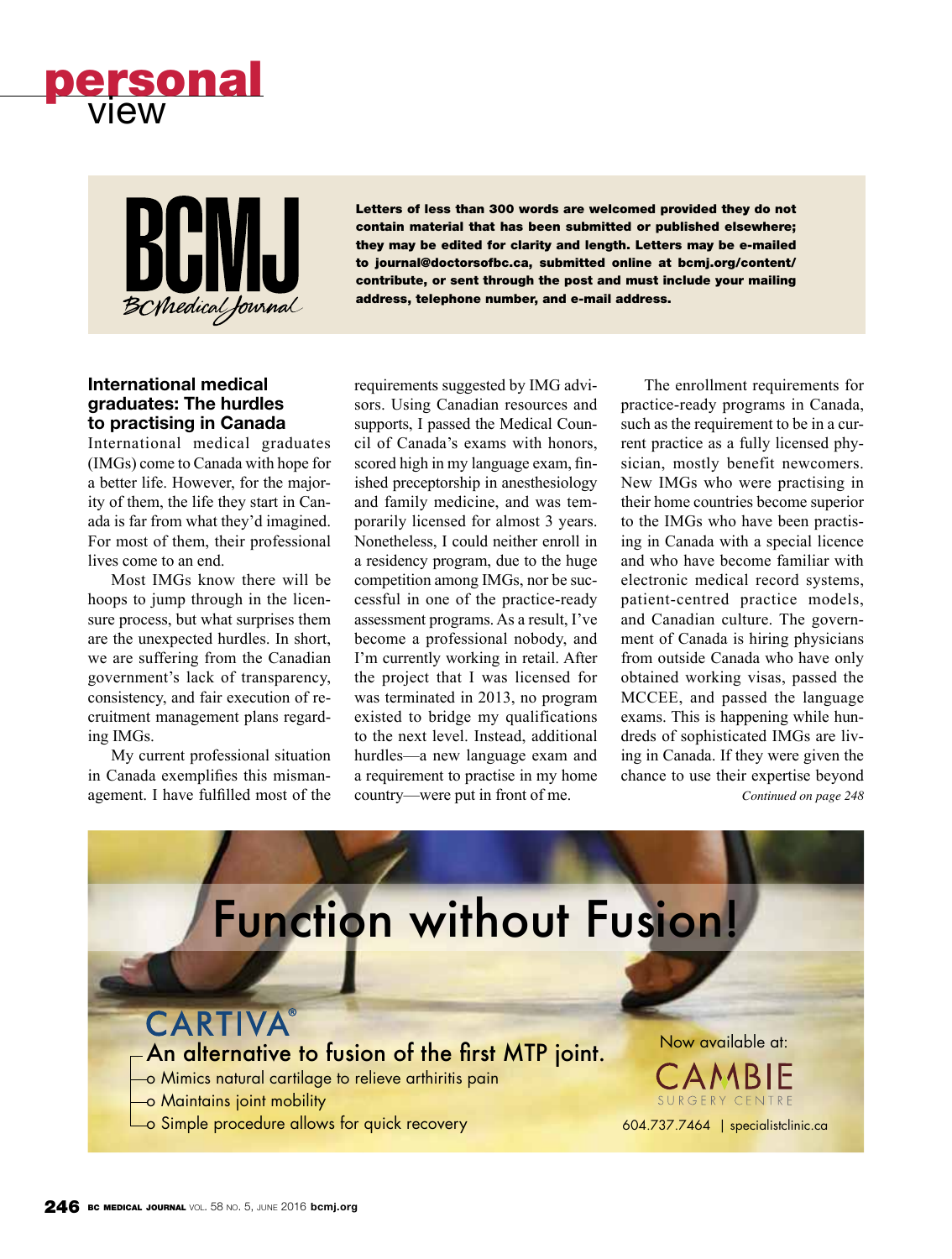## personal view

#### *Continued from page 246*

bureaucratic work, they would also be able to fill the gaps in Canada's health care system.

To sum up, there are many qualified IMGs living in Canada who have passed exams such as the MCCEE, MCCQE1, MCCQE2, and NAC-OSCE, fulfilled various levels of training, and built good professional reputations. On top of that, both the IMGs and the government of Canada have spent thousands of dollars on exams and training. Despite this, the regulations and requirements for practice-ready assessment programs like the Saskatchewan International Physician Practice Assessment or the Practice Ready Assessment–British Columbia provide newcomers and foreign doctors a better chance to enroll.

Ultimately, I am left with one question for the authorities: Why don't you give IMGs a better chance to practise in Canada by recognizing their Canadian experience, and protect your own investment?

> **—Shirin Rostamkalaee, MD Whistler**

#### **College replies**

British Columbia has a long history of relying on international medical graduates (IMGs) to deliver competent medical care to patients. In fact, 20% of all physicians practising in the province are IMGs. As Dr Rostamkalaee points out, many organizations play a role in ensuring pathways for IMGs to help them establish themselves and set up practice in BC. The College's role in the recruitment process is to ensure IMGs meet educational competency and general requirements before they are granted registration and licensure. While the College will continue to work toward positive solutions for recruiting IMGs, it is not willing to compromise on the standards for registration and licensure. The College Bylaws ensure that IMGs, like Canadian-trained physicians, meet the required high standards expected of all physicians. The College looks to the College of Family Physicians of Canada (CFPC) and the Royal College of Physicians and Surgeons of Canada (RCPSC) to determine substantial equivalency in training requirements.

Family physicians who have completed their CFPC-recognized postgraduate medical training in family medicine from the United States, United Kingdom, Ireland, and Australia can be eligible for registration and licensure in the provisional class (a registration status under the Health Professions Act) under sponsorship and supervision. Similarly, there are 29 jurisdictions where specialist training is recognized by the RCPSC. To advance to the full unrestricted class of registration, an IMG must satisfy a number of requirements, including completing Canadian qualifying exams—just like Canadian medical graduates.



©2016 Mercedes-Benz Canada Inc. Shown above is the 2016 S-Class S550 4MATIC™ Coupe. National MSRP starts at \$151,300. \*Total price starts at \$154,460 including freight/PDI of \$2,395, dealer admin fee of \$595, air-conditioning levy of \$100, PPSA up to \$45 and a \$25.00 fee covering EHF tires, filters and batteries. Vehicle options, fees and taxes extra. Vehicle license, insurance, and registration are extra. Dealer may lease or finance for less. Visit mbvancouver.ca or your local Mercedes-Benz Vancouver Retail Group dealer for full details. Offer may change without notice.